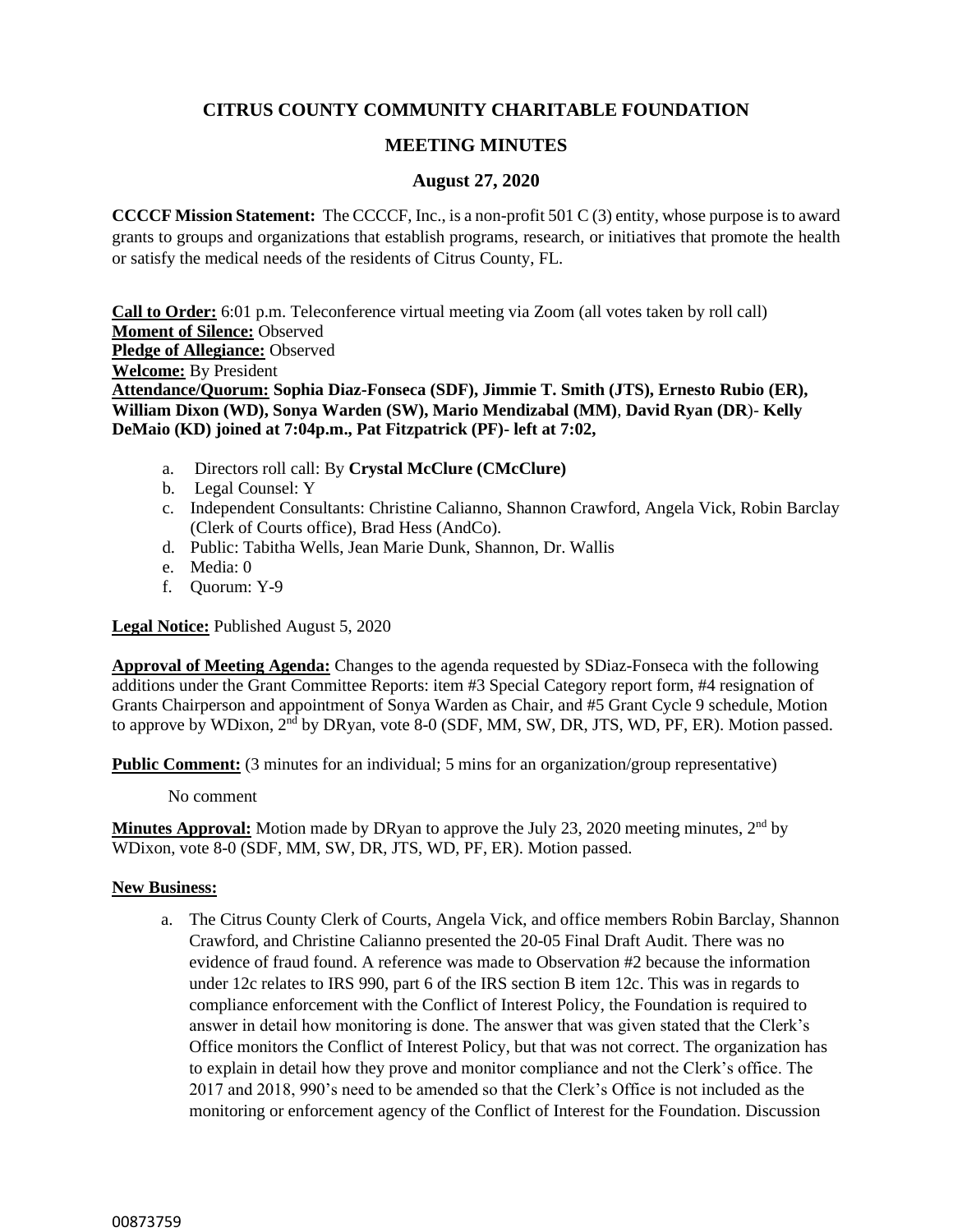ensued and then the Board asked the attorney to review the 990 from now on, and correct any language before the 990 is filed by the accountant.

The next reference to the Audit addressed Finding #5b wherein it was stated that the annual audit review of the Foundation's investment assets was not performed. Reference was made to the language in the IPS, Section VI.(d) Performance Review and the annual review. The Clerk's Office next referenced Finding #5b found in Section XI(d)viii pertaining to the duties of the Investment Committee to ensure an annual independent audit review is completed. The Clerk's office does not do an audit of the Foundations investments. The Clerk only ensures that the Investment Policy has been followed. Attorney Jennifer Rey stated that an annual review of the Board of Directors is required and not an independent audit.

JRey referred to the independent consultant, Brad Hess of AndCo., that one of the services AndCo provides is to give an annual performance review according to the performance of the assets as they are invested in accordance with the IPS and other institutional funds. JRey asked if this fulfilled the audit requirements. WDixon stated that AndCo. provides a Quarterly Review Report to the Foundation and at this meeting Brad Hess of AndCo is presenting the Annual Review and could provide them starting with 2017 until the present. CMcClure inquired of the Clerk's Office if this Annual Report would suffice both components of Finding #5b. Robin Barclay responded that they would require a written format of the Annual Report. Attorney Jennifer Rey stated she would reach out to the Clerk's office as to what needs to be included in the Annual Report, written format. Discussion ensued.

Mrs. Barclay stated that this was a very robust audit they do every year in order to assure the public that the money is being managed, protected and going where it needs to go. They're here to minimize our risk and to make sure that the three areas of focus in the audit are consistent documentation, policy and procedure, and transparency. A documentation problem still exists with making sure that the Conflict of Interest forms are all submitted and Ethics Training is completed. CMcClue has already begun to track and ensure that this documentation is completed. Lastly, that the Board try to adhere to its policies when dealing with organizations applying for grants and when granting the funds. More of the report ensued. The Clerk's office requested that the Management Response detailing the action items be submitted within 30 days. This response should include whether the Foundation concurs or does not concur with each finding and/or observation. If they concur with the item, then provide an action item with a completion date. If they do not concur, then provide a detailed summary and evidence of why not. The Clerk's Office concluded that there will be a 90-day follow-up after the Management Response is submitted to ensure corrective actions are taking place.

b. Brad Hess with AndCo. presented the Annual Investment Performance Review. Since the change the Foundation has made spearheaded by WDixon, index funds are mainly being used and the annual fee for a \$10.5 million investment portfolio is now only a little over \$5,000. We're doing a great job in controlling costs.

c. Cycle 6 Grantee, Aspire, submitted a letter of request to amend their Grant for 1 year due to the setbacks of the Covid Emergency. Motion to approve by ERubio, 2nd by KDemaio, vote 8- 0 (SDF, SW, MM, DR, JTS, WD, ER, KD), motion passed.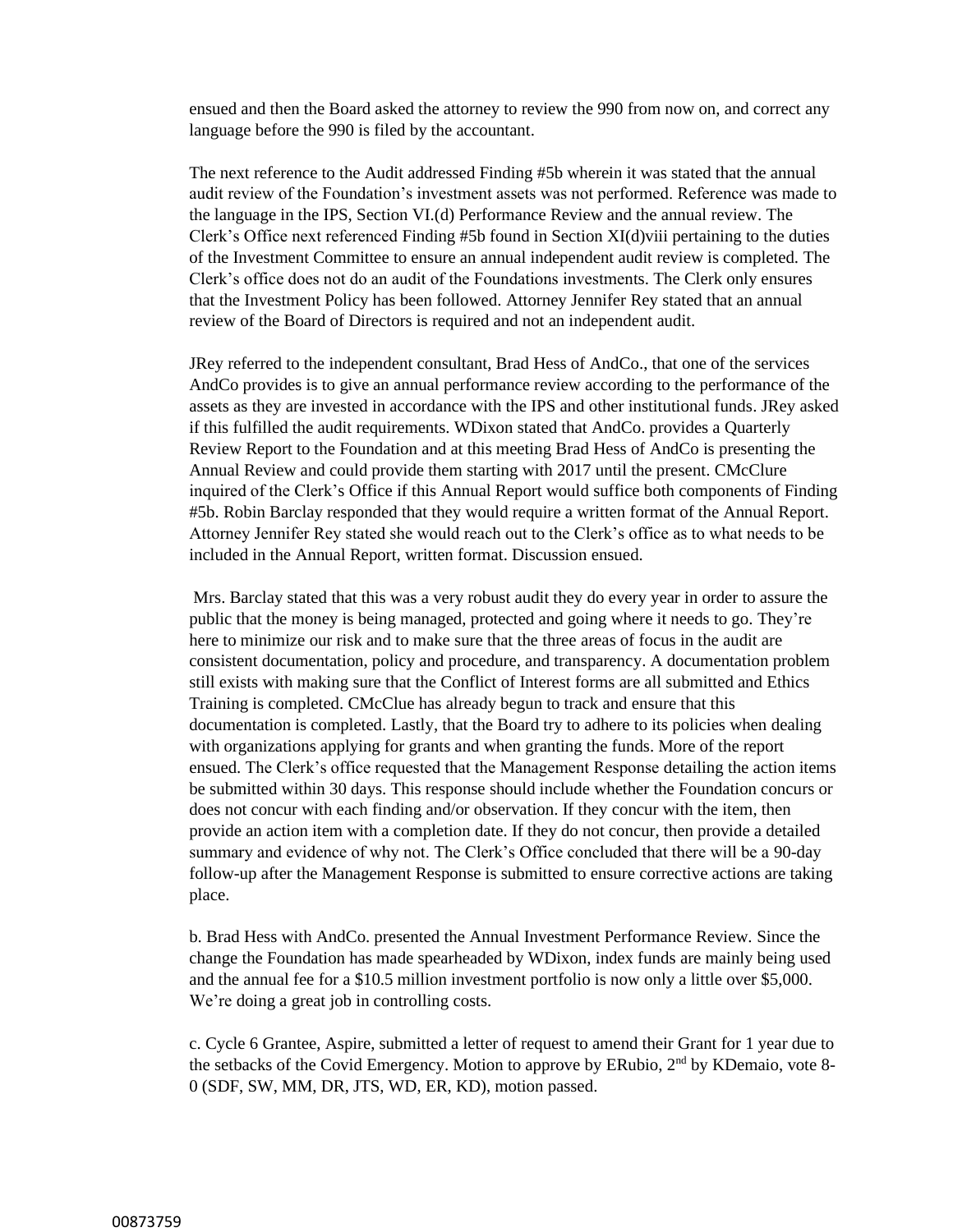d. Cycle 6 Grantee, Faith Haven, submitted a letter of request to amend their Grant for 1 year due to the setbacks of the Covid Emergency. Motion to approve by JTSmith, 2<sup>nd</sup> by KDemaio vote 8-0 (SDF, SW, MM, DR, JTS, WD, ER, KD), motion passed.

e. SDiaz-Fonseca referred to the ADA compliancy issues on the website and the proposal made by Nature Coast Web Design for \$300 to correct these issues. Discussion ensued and no decision was made but was proposed to discuss in September.

### **Treasurer's Report:**

CMcClure presented the Treasurer's Report.

a. Invoices: Wells Business Solutions: \$956.25; Nature Coast Business \$100.00; Spectrum \$44.99; Citrus Publishing \$19.92; Cadence credit card \$376.54; Hogan Law: none provided. b. Financial Report: TD Ameritrade cash/equivalent as of June  $30<sup>th</sup>$  \$156,766.63, stock market value \$10,872,505.15.

c. Banking Services: Cash Balance as of June  $30<sup>th</sup>$  \$151,282.64, as of July  $31<sup>st</sup>$  \$131,667.00 d. Other: CMcClure noted that the Special Category Grant checks are being dispersed next week, pending the wire transfer of funding between the accounts as the check requires two signatures per the Foundation, but is not allowed by TD Ameritrade.

A motion to approve the Financials made by WDixon, second by SWarden, vote 8-0 (SDF, SW, MM, DR, JTS, WD, ER, KD), motion passed.

### **Unfinished/Old Business:**

a. FDOH submitted their 1-year final report. Motion to approve JTSmith, 2<sup>nd</sup> by SWarden, vote 8-0 (SDF, SW, MM, DR, JTS, WD, ER, KD), motion passed.

b. WDixon presented a motion to ratify item "b" and "c," that includes VGSH & VCSH bonds that were sold in June 2020 and the selling of assets in order to transfer the \$125,000 funds from TD Ameritrade to Cadence for the remaining grant funding and operation costs,  $2<sup>nd</sup>$  by JTSmith, vote 8-0 (SDF, SW, MM, DR, JTS, WD, ER, KD), motion passed. CMcClure stated this pertains to the policy and must be followed, going forward the signature authorization form with 2 signatures must be completed for such transactions.

c. Please see previous paragraph motion was combined.

d. SDiaz-Fonseca reported that the Treasurer, Kelley DeMaio has not been in attendance for three consecutive meetings and direction is needed by the Board as this is an elected seat by the Public. Attorney Jennifer Rey stated that the Bylaws pertain the same across all Board members, however a removal by vote of a Board member is not contemplated in the Bylaws. Furthermore, CCHB would handle any position that opens via resignation.

### **Ad Hoc Committee Reports:** *None currently*

### **Standing Committee Reports:**

a. Investment Committee:

1. WDixon stated that the CCHB reviewed the proposed Bylaw Amendment to section 9.03-c, however they tabled their decision until the September meeting. We are still on the 80/20 rule that is currently in the Bylaws.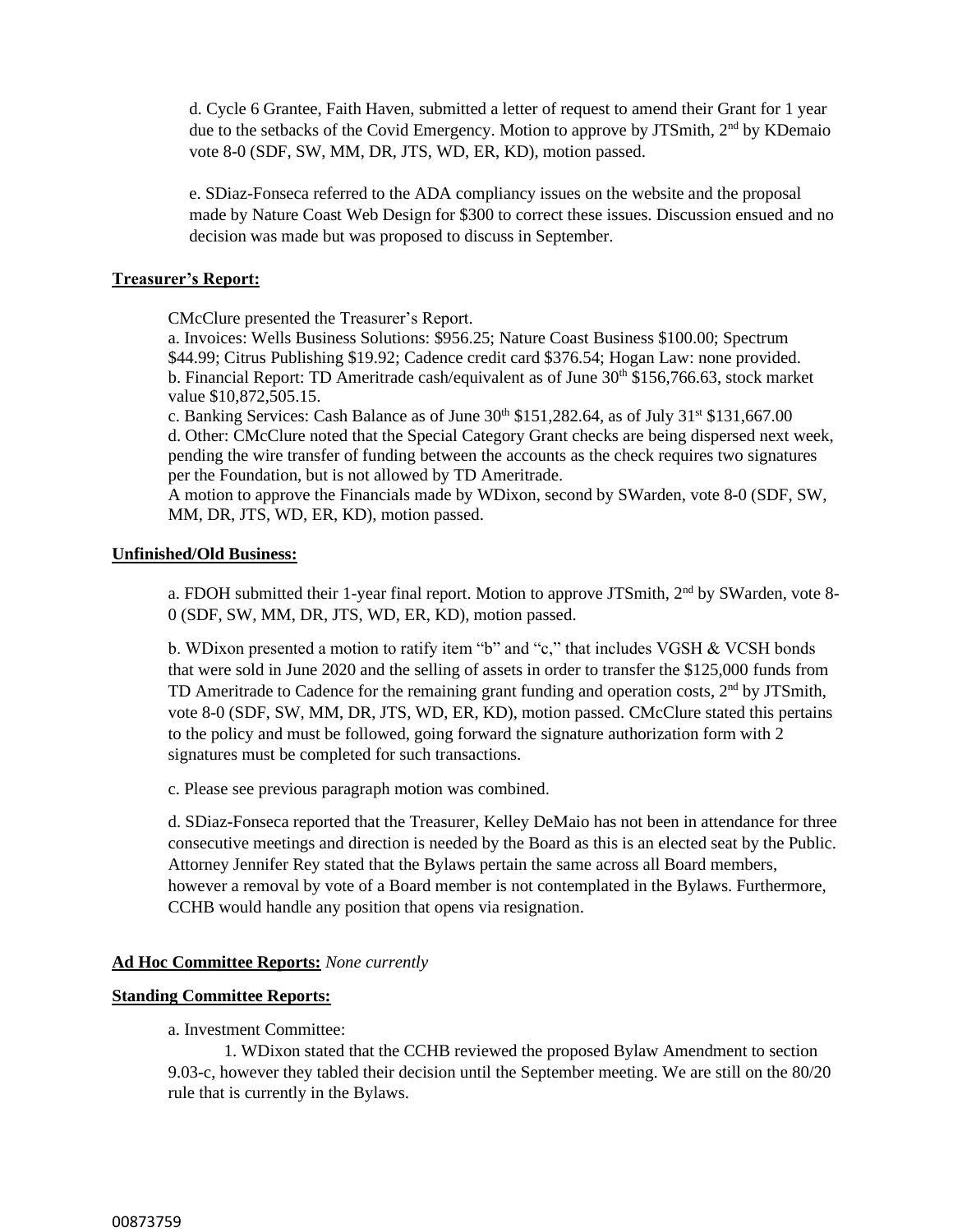2. WDixon reported that investment contributions would be approximately \$1.4 million for the next Fiscal Year if the 80/20 rule remains. He reported the 4% rule would change the recommended amount to roughly \$440,000. This will be tabled until the CCHB September meeting determining the percentage they agree upon.

### b. Grants Committee:

1. Grant Cycle 6 final reports recommended for approval by SWarden to include Aspire, Inverness Lions Club, Pregnancy and Family Life Center, and Citrus United Basket. SWarden stated there are two Cycle 6 reports that were tabled until September. A motion to approve the reports was made by WDixon, 2nd by JTSmith, vote 8-0 (SDF, SW, MM, DR, JTS, WD, ER, KD), motion passed.

2. Grant Cycle 7, 6-month report for HPH Hospice was recommended for approval by SWarden. The motion to approve was made by WDixon, 2<sup>nd</sup> by JTSmith, vote 8-0 (SDF, SW, MM, DR, JTS, WD, ER, KD), motion passed.

3. The Grant Cycle 9 Schedule was presented. A motion to approve was made by WDixon, 2<sup>nd</sup> by DRyan, vote 8-0 (SDF, SW, MM, DR, JTS, WD, ER, KD), motion passed.

4. The Special Category Report Form was presented. A motion to approve was made by JTSmith, 2<sup>nd</sup> by KDemaio, vote 8-0 (SDF, SW, MM, DR, JTS, WD, ER, KD), motion passed.

5. SDiaz-Fonseca resigned as Grants Committee Chairperson, remaining as a member, and appointing SWarden as the new Grants Committee Chair. No vote required.

c. Personnel Committee: *No report* d. Audit Committee: *No report*

#### **Legal Update:**

a. JRey requested clarification by the Board that the Resolution for the Special Category Grant was intended to award 100% of the grant funds in a single payment versus regular grant cycles that award in 75% and 25% payments. A motion to approve this confirmation of a single payment was made by DRyan and 2nd by WDixon, vote 8-0 (SDF, SW, MM, DR, JTS, WD, ER, KD), motion passed.

b. JRey reported that Daystar was originally approved by the Board to receive a Special Category Grant. It was discovered that the local office is not actively registered, and that the corporate status is administratively dissolved. To fund this entity, they would have to bring their registration current from 1993. The Foundation cannot award funds to the Daystar in St. Petersburg that provided the alternate EIN because they are not within the Citrus County limits. A motion to deny awarding funds to Daystar based on their application because they have not shown that they are a legally registered corporation with the State of Florida Office of Corporations with their current registration. Motion to approve by KDemaio, 2nd by SWarden, vote 8-0 (SDF, SW, MM, DR, JTS, WD, ER, KD), motion passed.

#### **Public Comment:**

Jeanie Dunk, Board President of We Care Food Pantry, offered thank you and appreciation for all that the Foundation does for organizations such as We Care in the County. She also announced their excitement of expanding the mobile food pantry throughout Citrus County.